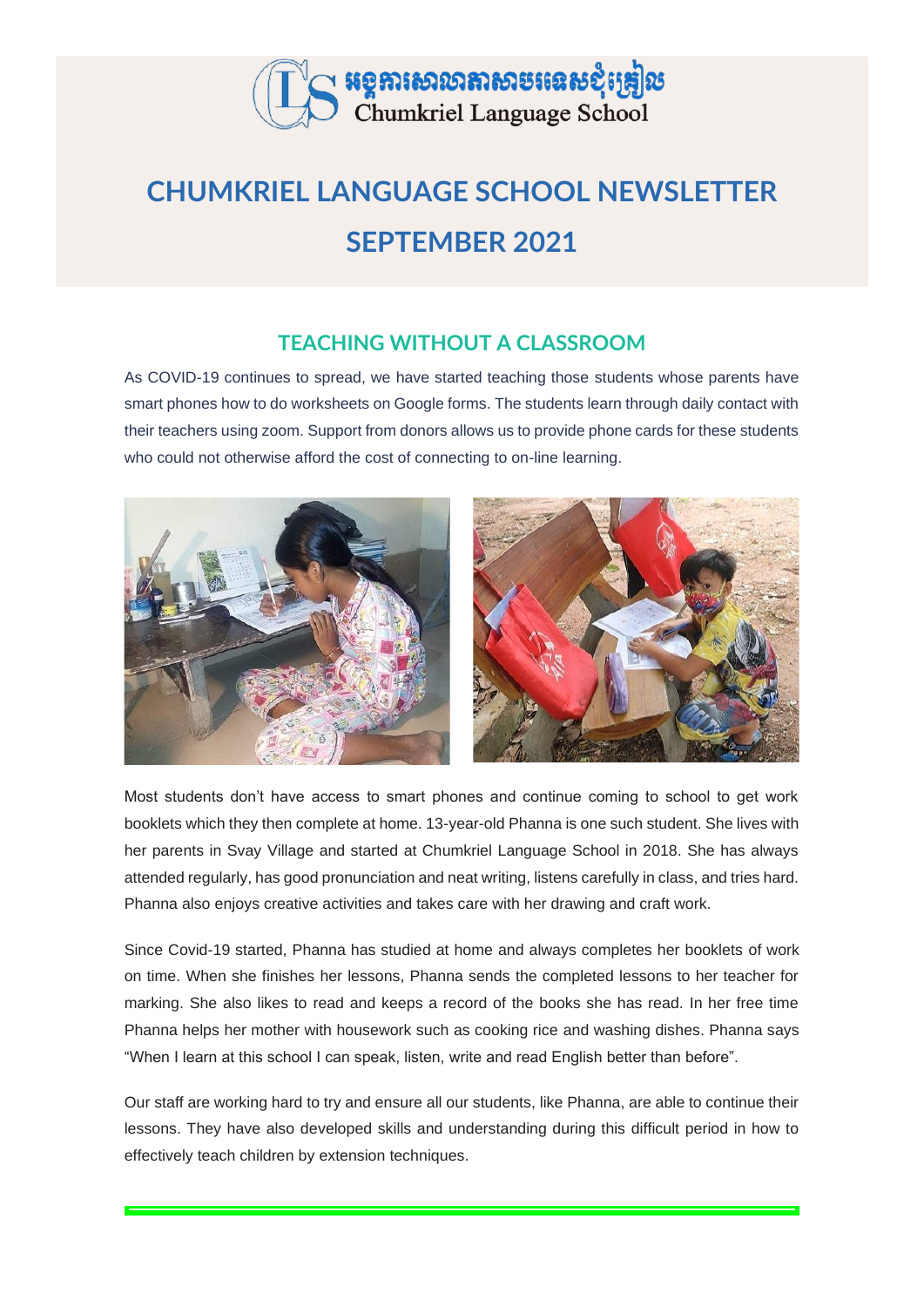#### **READING**



Students continue visiting the CLS library to borrow books to read at home, changing the books every week. During Covid many parents have lost work and stay home, so they have time to listen to their children's reading which the children love. Thanks to our donors, 365 new books have been added to the library, and the students have been excited to have access to these new titles.

The students reading skills are also being improved through Reading Eggs, an interesting and engaging on-line reading program. CLS has 45 students with on-line access at home who have continued to use this program during Covid – and it really works! Children love the games, songs, golden eggs and other rewards which, along with pride in their achievement, motivates them to keep reading, exploring and learning.

#### **COMPUTER FOR A SCHOLARSHIP STUDENT LEADER**



In August CLS gave Srey Pich, one of our outstanding high school scholarship students, a computer to use for on-line studies during the Covid pandemic and also to assist her in social work she undertakes. For in addition to her studies, Srey Pich works as a volunteer, helping to strengthen women's rights and assisting CLS in its community outreach programs.